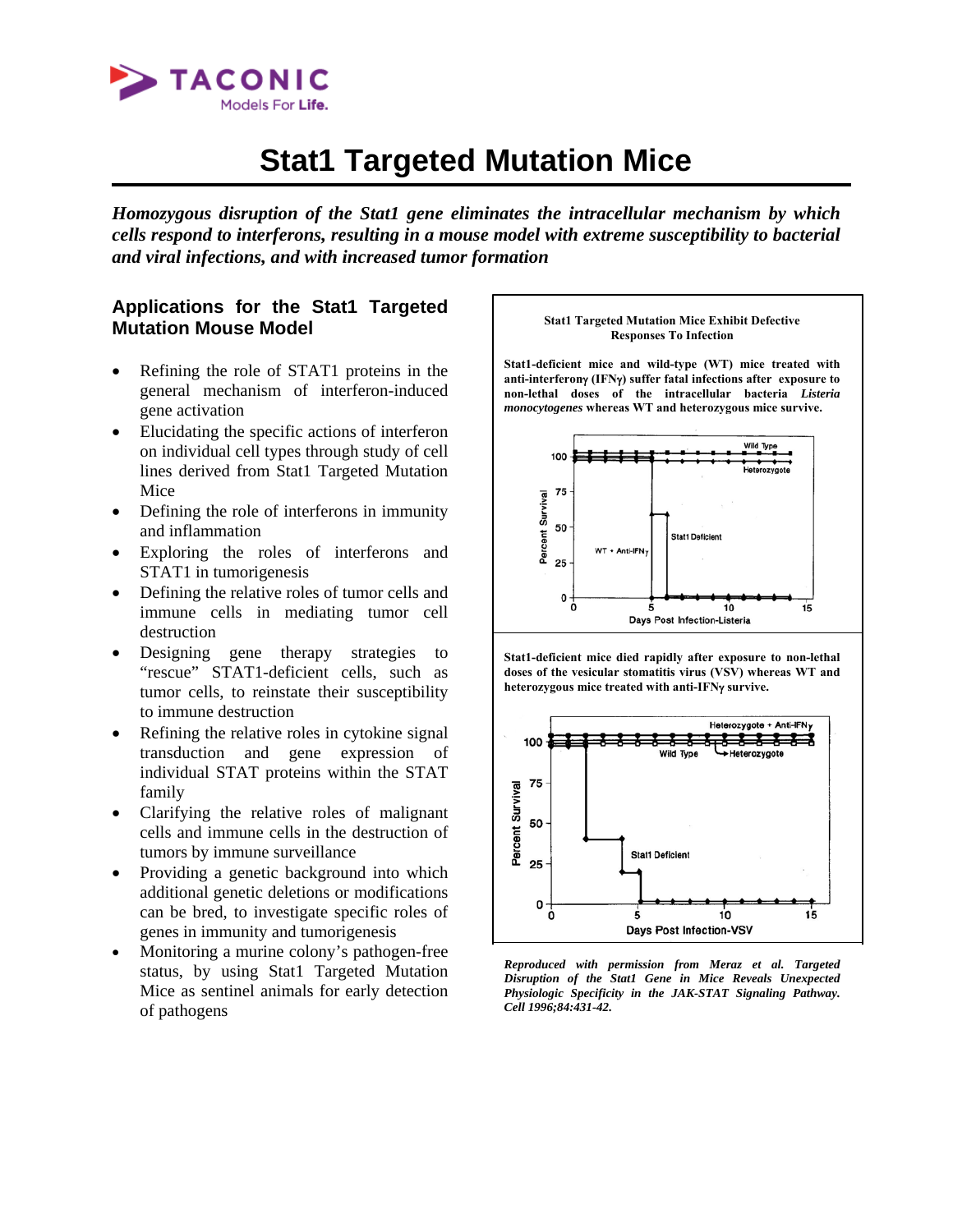

### **Features of the Stat1 Targeted Mutation Mouse Model (model 2045) 1,2**

- Complete lack of functional STAT1 proteins
- Absence of gene activation that depends on IFN- $\alpha$  and IFN- $\gamma$ , and no up-regulation of the synthesis of proteins that would be transcribed from those genes
- Extreme susceptibility to microbial and viral infections, associated with a cellular-level un-responsiveness to IFN- $\alpha$  and IFN- $\gamma$ among leukocytes of the inflammatory and immune systems
- Accelerated and amplified development of chemically-induced and spontaneous tumors due to changes in tumor cell phenotype that results from disruption of the interferon signaling pathway
- Normal development and growth
- Normal *in vivo* responsiveness to other cytokines, including those that have been shown to activate *Stat1* in an *in vitro* setting

### **Scientific Profile of the Stat1 Targeted Mutation Mouse Model**

**Many of the cytokines that influence target cell activities utilize the JAK-STAT signaling pathway to elicit changes in gene transcription.** The JAK family is a group of tyrosine kinases that become activated following binding of any of several cytokines to their specific surface receptors. One model of how this leads to a cellular response is that JAK activation causes phosphorylation of an intracellular domain on the cytokine receptor that becomes a docking site for a STAT protein. The STAT proteins (signal transducers and activators of transcription) are a family of several related proteins which, once activated, form homodimers or heterodimers that translocate to the nucleus and promote transcription of genes. Activation appears to require their attachment to the cytokine receptor's docking site, and involves phosphorylation of the molecule. Thus, JAK and STAT proteins are essential

as a second-messenger mechanism for the transduction of the surface-binding signal to the

nucleus. Elimination of either the JAK or the STAT proteins disrupts the cytokine signal, with profound effects at cellular and physiologic levels.

**Among the cytokines that utilize the JAK-STAT mechanism are interferon alpha (IFN**α**) and interferon gamma (IFN-**γ**).** Both cytokines stimulate an intracellular increase in activated STAT1 protein. The several actions of interferons continue to be elucidated, and include an essential immune-stimulating function that provides defense against pathogens (a variety of bacteria and some viruses) and the development of tumors. Animals that lack the JAK-STAT mechanism are dramatically compromised in both these immune activities. In addition, several human tumors have been found to lack essential components of the receptor-JAK-STAT system. $2$ 

**Stat1 Targeted Mutation Mice produce an abnormal STAT1 protein in all tissues that have been assayed because they are homozygous for a targeted mutation of the Stat1** gene.<sup>1</sup> As a result, the mice lack IFNmediated biological responses, as evidenced both by cellular assays and by a dampened immune activity *in vivo*. For example, while IFN-induced up-regulation of MHC class I proteins on T lymphocytes and of MHC class II proteins on macrophages is a normal response of cells from wild-type mice, these responses are lacking in cells from Stat1 Targeted Mutation Mice (although the latter had a baseline level of expression similar to that of cells from normal mice before IFN stimulation).<sup>1</sup> In addition, the activation of transcription of several genes that is stimulated in wild-type mice by IFN- $\alpha$  or IFN-γ is absent in Stat1 Targeted Mutation Mice, as measured *in vitro* or *in vivo*. Such genes include interferon regulatory factor 1, guanylate-binding protein 1, MHC class II transactivating protein, complement protein C3, and complement protein factor  $B<sup>1</sup>$ . Thus, Stat1 Targeted Mutation Mice show, by several assays, a disrupted IFN signaling pathway that impacts transcription of several genes and the production of immune-regulatory proteins.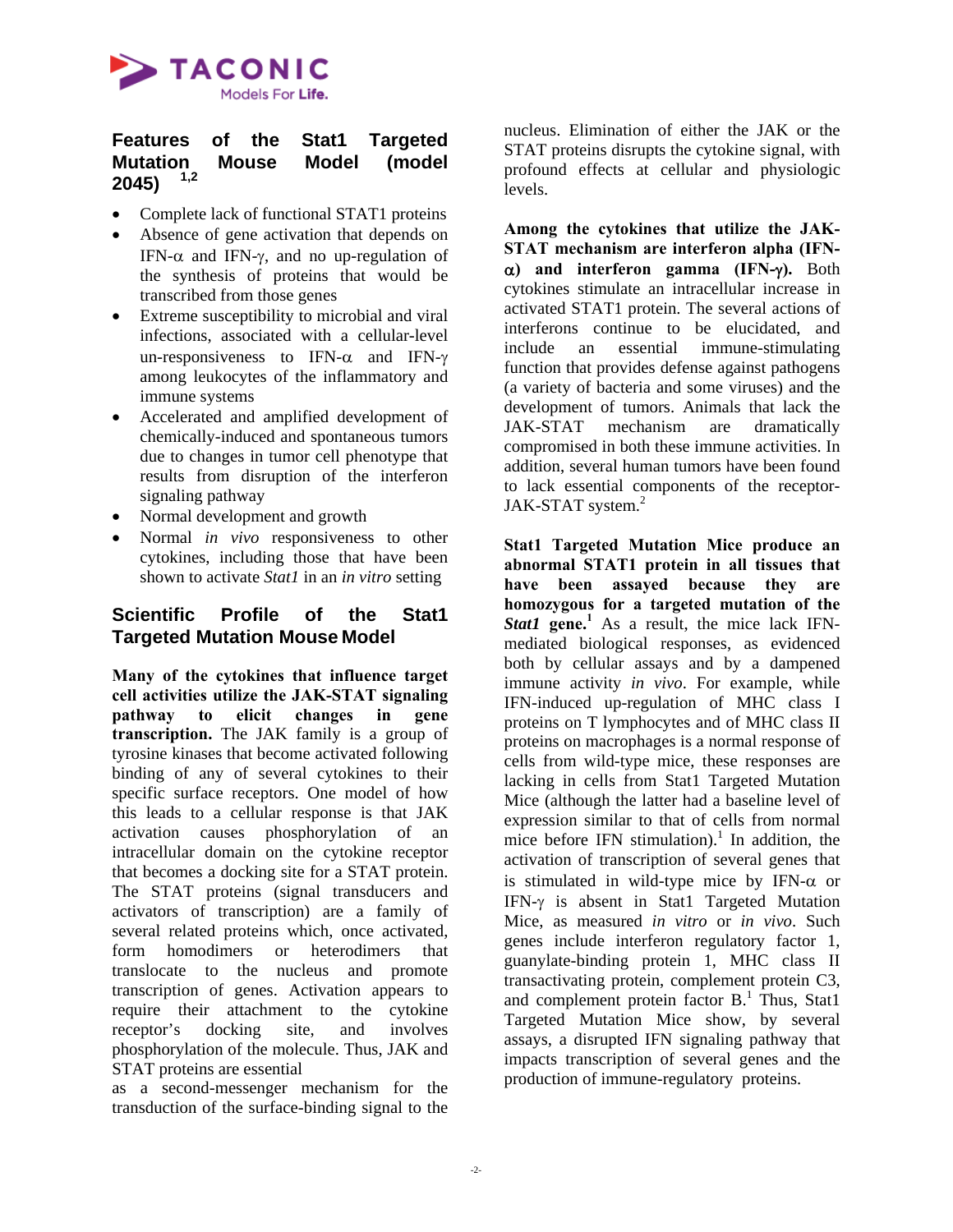

**Stat1 Targeted Mutation Mice show evidence at a cellular and physiologic level of nonresponsiveness to IFN-induced immune activities.<sup>1</sup>** Macrophages of Stat1-deficient mice cannot produce nitric oxide by the IFN-inducible enzyme, nitric oxide synthetase, which normally provides an important pathogen-destroying mechanism in murine cells, and fibroblasts are lacking an IFN-mediated resistance to viral infection. In addition, the STAT1 deficiency produces striking physiologic alterations of the immune system. Mutant mice succumbed to bacterial (*Listeria monocytogenes*) and viral (vesicular stomatitis virus) infections and died within 5 days of inoculation, whereas the same doses stimulated a curative response in wildtype mice and in those heterozygous for the Stat1 mutation.<sup>1</sup> These same kinds of pathogen susceptibilities have been described in another mouse model carrying a disrupted *Stat1* gene, with mice easily succumbing to illness and death from otherwise innocuous pathogens.<sup>3</sup>

**Stat1 Targeted Mutation mice show normal responses to other cytokines that have been shown** *in vitro* **to activate the STAT1 pathway.** Specifically, growth hormone, epidermal growth factor, and interleukin-10 all generate normal responses in cells from Stat1 deficient mice, both *in vitro* and *in vivo*, compared to wild type mice.<sup>1</sup> This suggests that the activation in wild-type cells of STAT1 by these cytokines, as previously has been documented *in vitro*, does not mean that STAT1 is a required participant in the signaling pathway *in vivo*. In another Stat1-deficient mouse model, $3$ as in the Stat1 Targeted Mutation Mouse, transcriptional responses that would be expected in cells treated with IFN were absent, but responses to other cytokines remained intact. Studies with both models thus support the conclusion that the STAT1 signaling pathway exhibits a high degree of IFN-specificity *in vivo*. The normal cellular response to growth hormone in Stat1 Targeted Mutation Mice accounts, at least in part, for a normal developmental weight gain compared to wild-type mice.

**Stat1 Targeted Mutation Mice also show a compromised immune surveillance capacity** 

**against tumor cells.<sup>2</sup>** The lack of an intact STAT1 signaling pathway in these mice is associated with a heightened sensitivity to tumor induction by chemicals as well as an increased frequency of spontaneous tumor development. Further examination of this response has revealed that the tumor cells themselves are responsible for their ability to escape immune destruction, possibly by disruption of an IFN-γinducible synthesis of MHC proteins.<sup>2</sup>

# **Origin of the Model**

Stat1 Targeted Mutation Mice were originated by Dr. Robert Schreiber and colleagues at Washington University School of Medicine.<sup>1</sup> The mutation was generated by electroporation into a GS-1 embryonic stem cell line of a targeting vector that carried a neomycin resistance cassette designed to replace the first three translated exons of the *Stat1* gene.

Successfully transfected cells were used to generate male chimeras that then were bred to 129/Sv females. Offspring that transmitted the disrupted allele were interbred to generate mice that were homozygous for the mutation. The model came to Taconic in 1997 and was embryo-transfer derived. The original Stat1 model (000679-M) differed from the Taconic 129S6 at two biochemical loci, *Pgm1* and *Gpi1*. In January 2002, the original (000679-M) Stat1 line was backcrossed to the Taconic 129S6/SvEvTac and animals were selected to match the  $Pgm1^c$  and  $Gpi1^b$  alleles of the 129S6. The selected heterozygotes were intercrossed to achieve homozygosity and the line is currently maintained by incrossing of homozygous mice. This improvement makes the 129S6/SvEvTac a more perfectly matched control for the Stat1 model (002045-M).

# **Ready for Your Experiments**

Taconic's Stat1 Targeted Mutation Mouse Model is maintained in Isolator Barrier Unit  $(IBU<sup>TM</sup>)$  facilities. Mice are shipped in Taconic Transport Cages  $(TTC^{TM})$  and come with an upto-date health report documenting their Murine Pathogen Free  $(MPF^{TM})$  health status. Barrier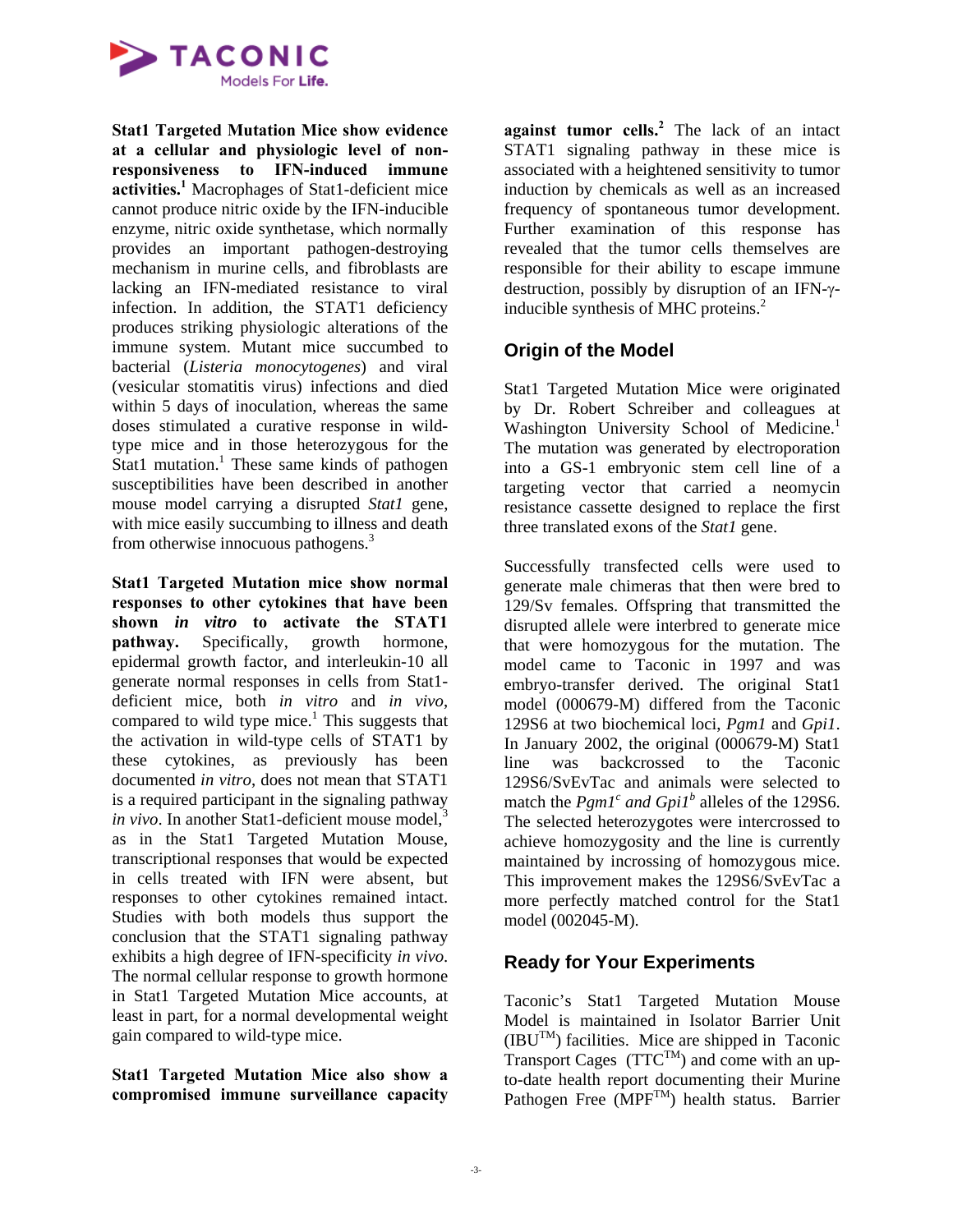

housing conditions are recommended for maintenance of Stat1 Targeted Mutation Mice.

### **Related Mouse Models from Taconic**

Taconic provides a number of mouse models relevant to immune system function and tumorigenesis, including mutational, knockout, and microinjected models on a variety of backgrounds. Contact Taconic to inquire about the following additional models:

- **nude (models B6NU, B6NBO, BALBNU, BLBANU, NCRNU, NSWNU and NMRINU) –** heterozygous or homozygous for the nude gene, conferring in homozygous mice a T-lymphocyte deficiency due to absence of a functional thymus, but no altered T-cell immunity in carrier (heterozygous) mice
- **scid (models CB17SCRF, CB17SC, ICRSC and NODSC) –** homozygous for the *scid* (severe combined immunodeficiency) gene, lacking both T- and B-lymphocytes, serves as a model for immunity research and a host for xenotransplanation studies
- **scid-beige (model CBSCBG)** homozygous for the *scid* (severe combined immunodeficiency) gene and *beige* mutation, lacking both T- and B-lymphocytes and exhibiting impaired macrophage and NK cell function; serves as a model for immunity research and a host in xenotransplantation studies
- **beige-nude-xid (model NIHBNX)** homozygous for *nude* and *beige* mutations, and carrying an X-linked *xid* mutation; lacking normal thymic development and Tlymphocytes, exhibiting impaired function of macrophages, NK cells, and B-lymphocytes; serves as a model for immunity research and a host in xenotransplantation studies
- **Abb Targeted Mutation (models 004026 and ABBN12)** – exhibiting depletion of  $CD4^+$ T-lymphocytes and deficiency in MHC Class II proteins due to disruption of the *Abb* gene, useful in transplantation, gene therapy, and immunological disease research
- **B2m Targeted Mutation (models 004020 and B2MN12)** – depleted of  $CD8^+$  Tlymphocytes due to disruption of the *B2m*

gene; useful in transplantation, gene therapy, and immunological disease research

- **Abb/B2m Double Targeted Mutation (model 004080)** – lacking MHC Class II and reduced in MHC Class I expression, deficient in both  $CD4^+$  and  $CD8^+$  T-lymphocytes
- **Fcer1g (FcR**γ**) Targeted Mutation (models 000584 and 000583)** – exhibiting impaired function of macrophages, neutrophils, mast cells, basophils, and NK cells due to lack of the gene encoding the  $\gamma$  subunit of the cell surface receptor proteins, FcγRIII and FcεRIγ
- **Fcgr2b (Fc**γ**RII) Targeted Mutation (models 000579 and 000580)** – exhibiting dysfunctional immune inhibitory pathways due to lack of the gene encoding FcγRIIβ, a low affinity IgG receptor
- **Pfp Targeted Mutation (model PFPN12)** exhibiting a deficiency in perforin, a protein essential for cytotoxic activities of NK cells; useful for studies of immune suppression and transplantation
- **Rag2 Targeted Mutation (models 000461, 000601, RAG2 and RAGN12)** – lacking mature B- and T-lymphocytes, due to inactivation of the *Rag2* (recombination activating 2) gene required for V(D)J rearrangement; useful for vaccine development, transplantation studies, and hematopoiesis research
- **Pfp/Rag2 Double Targeted Mutation (model 001177)** – lacking both *Pfp* and *Rag2* genes, exhibiting a severe depletion of functional NK cells and of B- and Tlymphocytes; useful for vaccine development, transplantation studies, and studies of the immune system
- **Rag2 Targeted Mutation-HY Microinjected Mouse (model 004079)** – lacking endogenously derived mature B- and Tlymphocytes but with expression of receptors for the HY antigen, which rescues  $CD8<sup>+</sup>$  cell development in females
- **K6-ODC Microinjected Mouse (models 000993 and 003000)** – over-expressing ornithine decarboxylase (ODC) in epidermal root sheath keratinocytes, with resulting skin abnormalities and epidermal papilloma formation after exposure to initiators only (promoters not required); allows for dramatic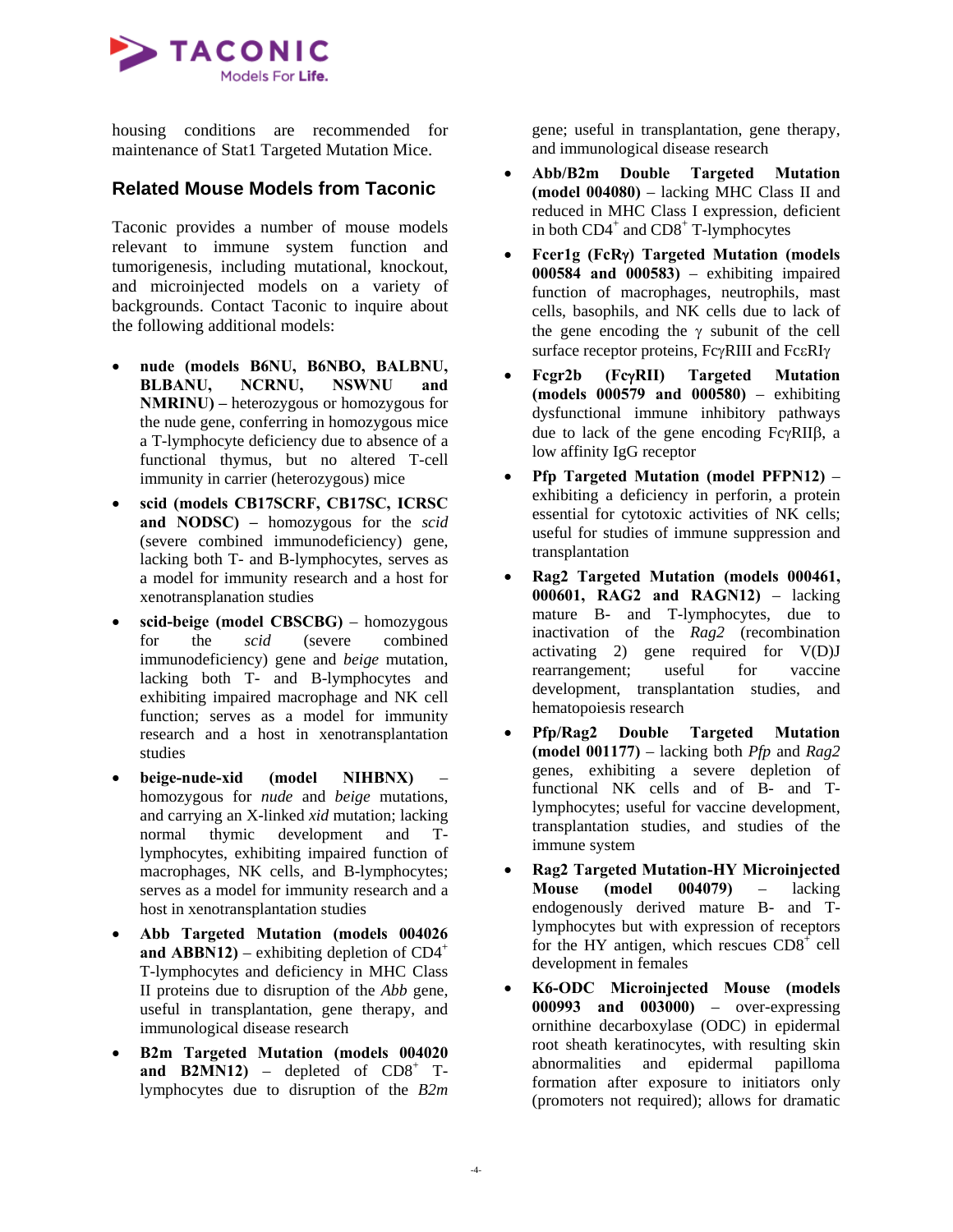

reduction in time, expenditure, and animals required for effective carcinogenicity testing

- **TSG-p53**® **Targeted Mutation Mouse (models P53N4, P53N5 and P53N12)** – carrying one or two nonfunctional copies of the well-established tumor suppresser and proapoptotic *p53* gene, leaving mice highly susceptible to tumorigenesis; allows for dramatic reduction in time, expenditure, and animals required for effective carcinogenicity testing
- **v-Ha-ras (TG.AC) OncoMouse**™ **Microinjected Model** – carrying an activated *v-Haras* oncogene fused to a murine zeta-globulin promoter, conferring high sensitivity to tumor promotion through a *v-Ha-ras* mechanism; allows for dramatic reduction in time, expenditure, and animals required for effective carcinogenicity testing

#### **References Cited:**

- 1. Meraz, M.A., et al. (1996) Targeted Disruption of the *Stat1* Gene in Mice Reveals Unexpected Physiologic Specificity in the JAK-STAT Signaling Pathway. Cell, Vol. 84, pp. 431-442.
- 2. Kaplan, D.H., et al. (1998) Demonstration of an Interferon γ-Dependent Tumor Surveillance System in Immunocompetent Mice. *Proc. Natl. Acad. Sci. USA*, Vol. 95, pp. 7556-7561.

Durbin, J.E., et al. (1996) Targeted Disruption of the Mouse *Stat1* Gene Results in Compromised Innate Immunity to Viral Disease. *Cell*, Vol. 84, pp. 443-450.

© Copyright 2006, Taconic Biosciences, Inc. RG290495

**Every Taconic Transgenic Model™ carries a label license granting you a license under Taconic's in-licensed patent right(s) to use the model in your research.** TTM™s are produced and distributed under rights to patents that Taconic has licensed from various institutions, including exclusive distribution rights to Positive Negative Selection and Isogenic DNA gene targeting technologies. Taconic is the only commercial breeder that can supply transgenic models with these licenses for use in your research.

#### **Conditions of Use for Taconic Transgenic Models™**

TACONIC TRANSGENIC MODELS™ ("MODELS") are produced and distributed under rights to patents and intellectual property licensed from various institutions. Taconic grants to each purchaser a right under Taconic's rights in such licensed patents and intellectual property to use the purchased MODEL in consideration of purchasers' acknowledgement of and agreement to the Terms and Conditions of Sale and the following terms of use:

- Title to these MODELS and biological materials derived from them remains WITH TACONIC Biosciences, INC.
- The MODELS will be used for research purposes only.
- The MODELS will not be bred except to obtain embryos or fetuses required for research purposes.
- The MODELS and biological materials derived from them will not be distributed to third parties or used for commercial purposes.

#### *For more information or to place an order contact:*

#### **TACONIC**

1 Discovery Drive, Suite 304 Rensselaer, NY 12144 Toll Free: 1-888-TACONIC Phone: 518-537-6208 Fax: 518-537-7287 e-mail: custserv@taconic.com **Internet: http://www.taconic.com**

**in Europe:** Taconic Europe Bomholtvej 10 P.O. Box 39 DK 8680 Ry DENMARK Phone: +45 70 23 04 05 Fax: +45 86 84 16 99 e-mail: TaconicEurope@taconic.com **Internet: http://www.taconic.com** 

**in Japan:** CLEA Japan, Inc. Phone: 03-5704-7063 Fax: 03-3792-5298 e-mail: ad-import@clea-japan.com **Internet: http://clea-japan.com**

#### **Rev. 03/08**

Please Note: e-mail transmission of this document may result in the loss of formatting or symbols, i.e., Greek letters or symbols for trademark, degrees, etc.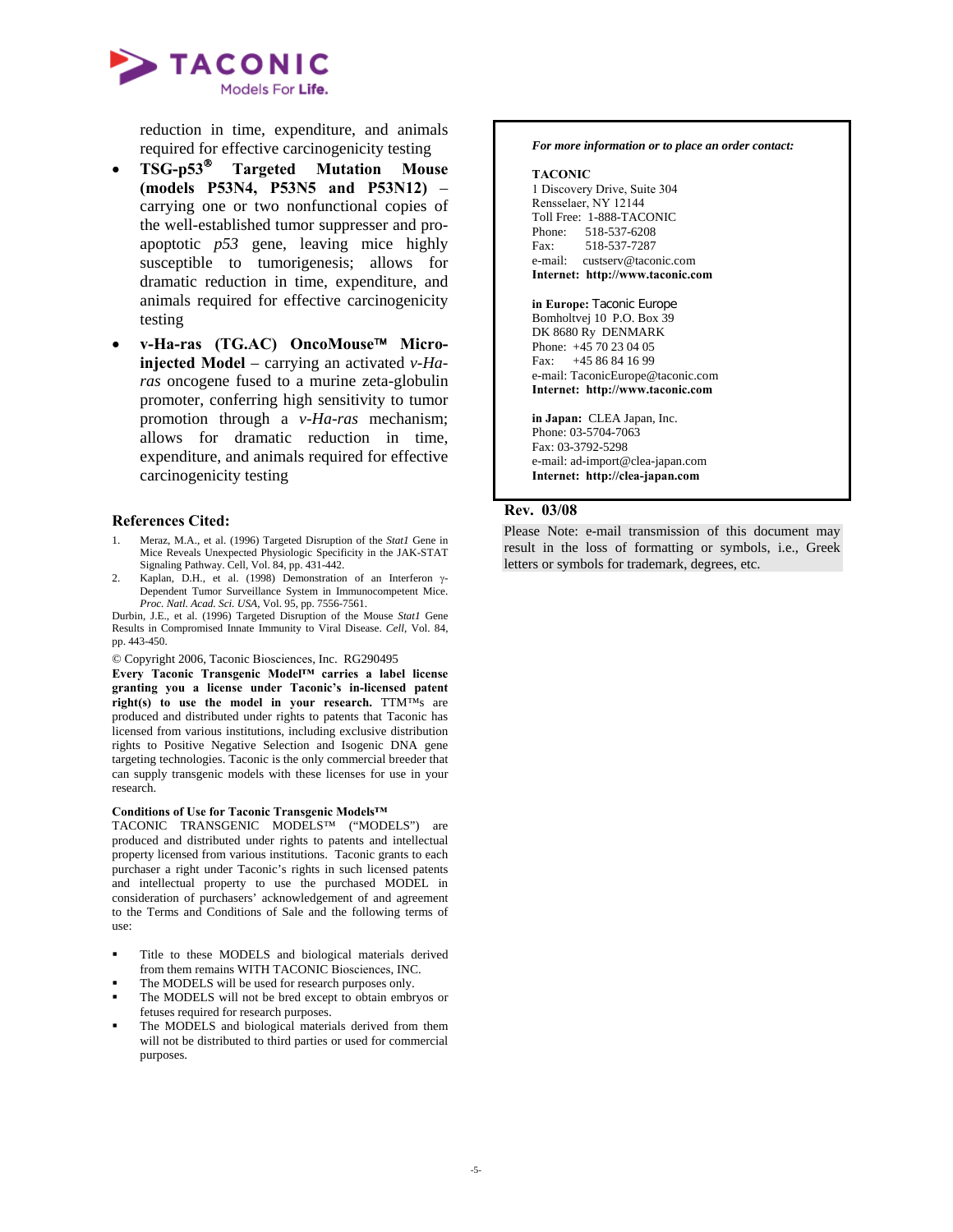

# **Taconic Transgenic Models Publication Reference List Stat1 Targeted Mutation Mice**

Agrawal, S., Agarwal, M.L., Chatterjee-Kishore, M., Stark, G.R., Chisolm, G.M. (2002) **Stat1-Dependent, p53-Independent Expression of p21waf1 Modulates Oxysterol-Induced Apoptosis.** *Molecular Cell Biology,* Vol. 22, No. 7, pp. 1981-1992.

Chin YE, Kitagawa M, Su WC, You ZH, Iwamoto Y, Fu XY. (1996) **Cell growth arrest and induction of cyclin-dependent kinase inhibitor p21 WAF1/CIP1 mediated by STAT1.** *Science,* 272(5262):719-722.

Collazo, C.M., Yap, G.S., Hieny, S., Caspar, P., Feng, C.G., Taylor, G.A., Sher, A. (2002) **The Function of Gamma Interferon-Inducible GTP-Binding Protein IGTP in Host Resistance to**  *Toxoplasma gondii* **Is Stat1 Dependent and Requires Expression in Both Hematopoietic and Nonhematopoietic Cellular Compartments.** *Infection and Immunity,* Vol. 70, No. 12, pp. 6933- 6939.

Durbin, J.E., Hackenmiller, R., Simon, M.C., Levy, D.E. (1996) **Targeted Disruption of the Mouse** *Stat1* **Gene Results in Compromised Innate Immunity to Viral Disease**, *Cell*, Vol. 84, pp. 443- 450.

Gavrilescu, L.C., Butcher, B.A., Del Rio, L., Taylor, G.A., Denkers, E.Y. (2004) **STAT1 Is Essential for Antimicrobial Effector Function but Dispensable for Gamma Interferon Production during** *Toxoplasma gondii* **Infection.** *Infection and Immunity,* Vol. 72, No. 3, pp. 1257-1264.

Gongora R, Stephan RP, Schreiber RD, Cooper MD. (2000) **Stat-1 is not essential for inhibition of B lymphopoiesis by type I IFNs.** *J Immunol,* 165(5):2362-6.

Halford, W.P., Maender, J.L., Gebhardt, B.M. (2005) **Re-evaluating the role of natural killer cells in innate resistance to herpes simplex virus type 1.** *Virology Journal,* Vol. 2, pp. 56.

Halford, W.P., Weisend, C., Grace, J., Soboleski, M., Carr, D.J., Balliet, J.W., Imai, Y., Margolis, T.P., Gebhardt, B.M. (2006) **ICP0 antagonizes Stat 1 dependent repression of herpes simplex virus: implications for the regulation of viral latency.** *Virology Journal,* Vol. 3, pp. 44.

Hancock, W.W., Szaba, F.M., Berggren, K.N., Parent, M.A., Mullarky, I.K., Pearl, J., Cooper, A.M., Ely, K.H., Woodland, D.L., Kim, I.J., Blackman, M.A., Johnson, L.L., Smiley, S.T. (2004) **Intact type 1 immunity and immune-associated coagulative responses in mice lacking IFNγ-inducible fibrinogen-like protein 2.** *Proceedings of the National Academy of Science,* Vol. 101, No. 9, pp. 3005-3010.

Kaplan, D.H., Shankaran, V., Dighe, A.S., Stockert, E., Aguet, M., Old, L.J., Schreiber, R.D. (1998) **Demonstration of an Interferon** γ**-Dependent Tumor Surveillance System in Immunocompetent Mice,** *Proc. Natl. Acad. Sci. USA*, Vol. 95, pp. 7556- 7561.

Kotelkin, A., Belyakov, I.M., Yang, L., Berzofsky, J.A., Collins, P.L., Bukreyev, A. (2006) **The NS2 Protein of Human Respiratory Syncytial Virus Suppresses the Cytotoxic T-Cell Response as a Consequence of Suppressing the Type I Interferon Response.** *Journal of Virology,* Vol. 80, No. 12, pp. 5958-5967.

Lighvani, A.A., Frucht, D.M., Jankovic, D., Yamane, H., Aliberti, J., Hissong, B.D., Nguyen, B.V., Gadina, M., Sher, A., Paul, W.E., O'Shea, J.J. (2001) **T-bet is rapidly induced by interferon-γ in lymphoid and myeloid cells.** *Proceedings of the National Academy of Science,* Vol. 98, No. 26, pp. 15137-15142.

Loke, P., Allison, J.P. (2003) **PD-L1 and PD-L2 are differentially regulated by Th1 and Th2 cells.** *Proceedings of the National Academy of Science,* Vol. 100, No. 9, pp. 5336-5341.

Lucas, S., Ghilardi, N., Li, J., de Sauvage, F.J. (2003) **IL-27 regulates IL-12 responsiveness of naïve CD4<sup>+</sup> T cells through Stat1-dependent and independent mechanisms.** *Proceedings of the*